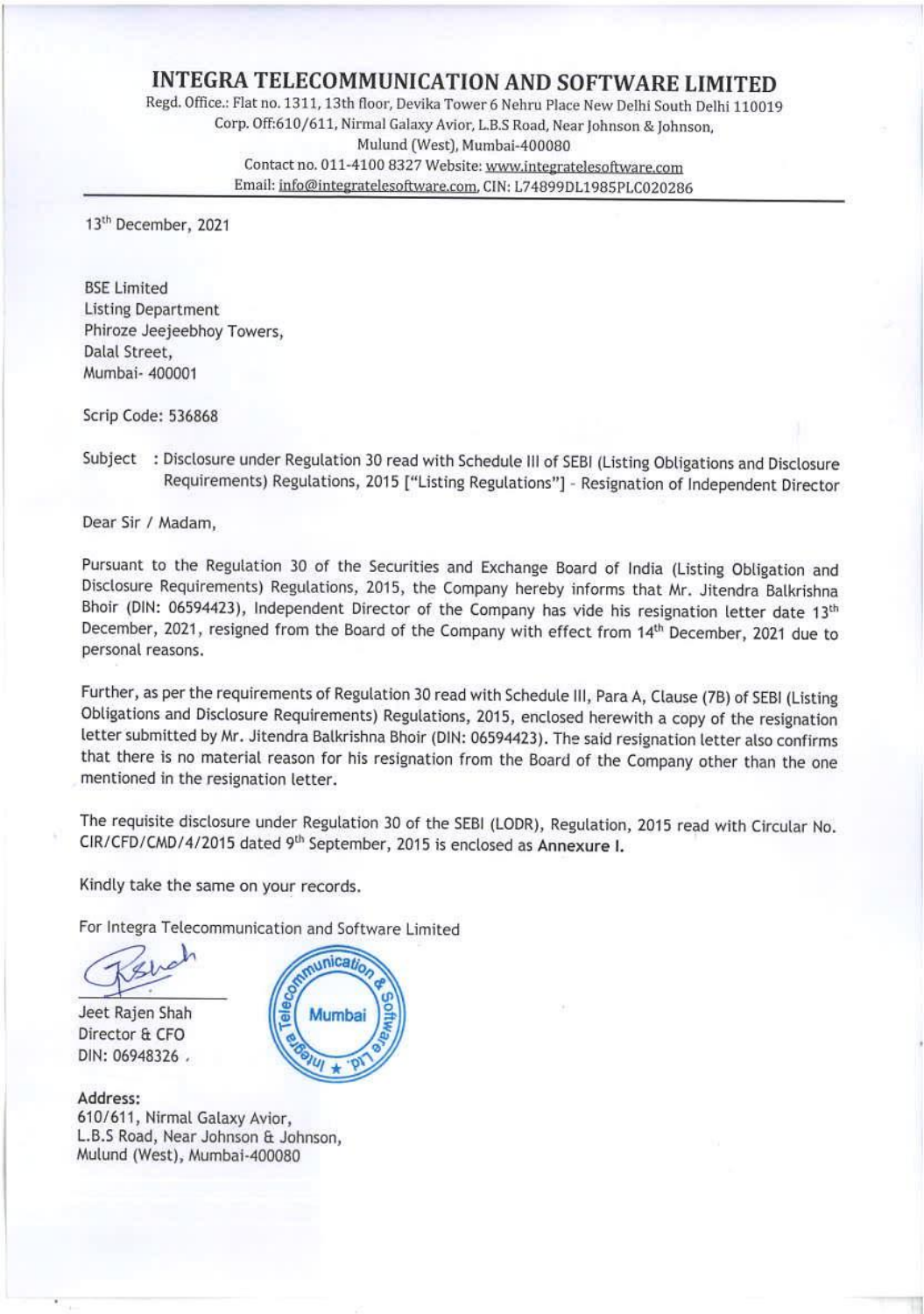### INTEGRA TELECOMMUNICATION AND SOFTWARE LIMITED

Regd. Office.: Flat no, 1311, 13th floor, Devika Tower 6 Nehru Place New Delhi South Delhi 110019 Corp. Off:610/611, Nirmal Galaxy Avior, L.B.S Road, Near Johnson & Johnson, Mulund (West), Mumbai-400080<br>Contact no. 011-4100 8327 Website: www.integratelesoftware.com Email: info@integratelesoftware.com, CIN: L74899DL1985PLC020286 INTEGRA TELECOMMUNICAT<br>
Regd. Office: Flat no. 1311, 13th floor, Devika To<br>
Corp. Off:610/611, Nirmal Galaxy Avic<br>
Mulund (West),<br>
Contact no. 011-4100 8327 Webs<br>
Email: <u>info@integratelesoftware.cc</u><br>
Email: <u>info@integrat</u> INTEGRA TELECOMMUNICAT<br>
Regd. Office.: Flat no. 1311, 13th floor, Devika To<br>
Corp. Off:610/611, Nirmal Galaxy Avic<br>
Mulund (West),<br>
Contact no. 011-4100 8327 Webs<br>
Email: <u>info@integratelesoftware.cc</u><br>
Email: <u>info@integra</u>

#### ANNEXURE I

# Details of Mr. Jitendra Balkrishna Bhoir (DIN: 06594423), as required under Regulation 30(6) read with Para A (7) of Part A of Schedule Ill of the Listing Regulations and SEBI Circular No. CIR/CFD/CMD/4/2015 dated 9" September 2015:

|          |                                                                                                                                               | INTEGRA TELECOMMUNICATION AND SOFTWARE LIMITED<br>Regd. Office.: Flat no. 1311, 13th floor, Devika Tower 6 Nehru Place New Delhi South Delhi 110019<br>Corp. Off:610/611, Nirmal Galaxy Avior, L.B.S Road, Near Johnson & Johnson,                                                                                                                                                                           |
|----------|-----------------------------------------------------------------------------------------------------------------------------------------------|--------------------------------------------------------------------------------------------------------------------------------------------------------------------------------------------------------------------------------------------------------------------------------------------------------------------------------------------------------------------------------------------------------------|
|          |                                                                                                                                               | Mulund (West), Mumbai-400080                                                                                                                                                                                                                                                                                                                                                                                 |
|          |                                                                                                                                               | Contact no. 011-4100 8327 Website: www.integratelesoftware.com<br>Email: info@integratelesoftware.com, CIN: L74899DL1985PLC020286                                                                                                                                                                                                                                                                            |
|          |                                                                                                                                               | <b>ANNEXURE I</b><br>Details of Mr. Jitendra Balkrishna Bhoir (DIN: 06594423), as required under Regulation 30(6) read<br>with Para A (7) of Part A of Schedule III of the Listing Regulations and SEBI Circular No.<br>CIR/CFD/CMD/4/2015 dated 9th September 2015:                                                                                                                                         |
| Sr<br>No | Details of event(s) that need to be<br>provided                                                                                               | Information of such event(s)                                                                                                                                                                                                                                                                                                                                                                                 |
| 1.       | Reason for change viz. appointment,<br>resignation, cessation, removal, death<br>or otherwise                                                 | Mr. Jitendra Balkrishna Bhoir has tendered<br>his<br>resignation as an Independent Director of the<br>Company on 13 <sup>th</sup> December, 2021 with effect from 14 <sup>th</sup><br>December, 2021 due to personal reasons.<br>Mr. Bhoir has also confirmed there is no material<br>reason for his resignation from the Board of the<br>Company other than the one mentioned in the<br>resignation letter. |
| 2.       | Date of appointment/ cessation (as<br>applicable) & term of appointment                                                                       | 14th December, 2021                                                                                                                                                                                                                                                                                                                                                                                          |
| 3.       | Brief profile (in case of appointment)                                                                                                        | Not applicable                                                                                                                                                                                                                                                                                                                                                                                               |
| 4.       | Disclosure of relationships between<br>directors (in case of appointment of a<br>director)                                                    | Not applicable                                                                                                                                                                                                                                                                                                                                                                                               |
| 5.       | Information as required pursuant to BSE<br>Circular<br>with<br>ref.<br>no.<br>LIST/COMP/14/2018-19<br>20 <sup>th</sup><br>dated<br>June, 2018 | Not applicable                                                                                                                                                                                                                                                                                                                                                                                               |

### For Integra Telecommunication and Software Limited

nunicatio

DIN: 06948326



Address: 610/611, Nirmal Galaxy Avior, L.B.S Road, Near Johnson & Johnson, Mulund (West), Mumbai-400080